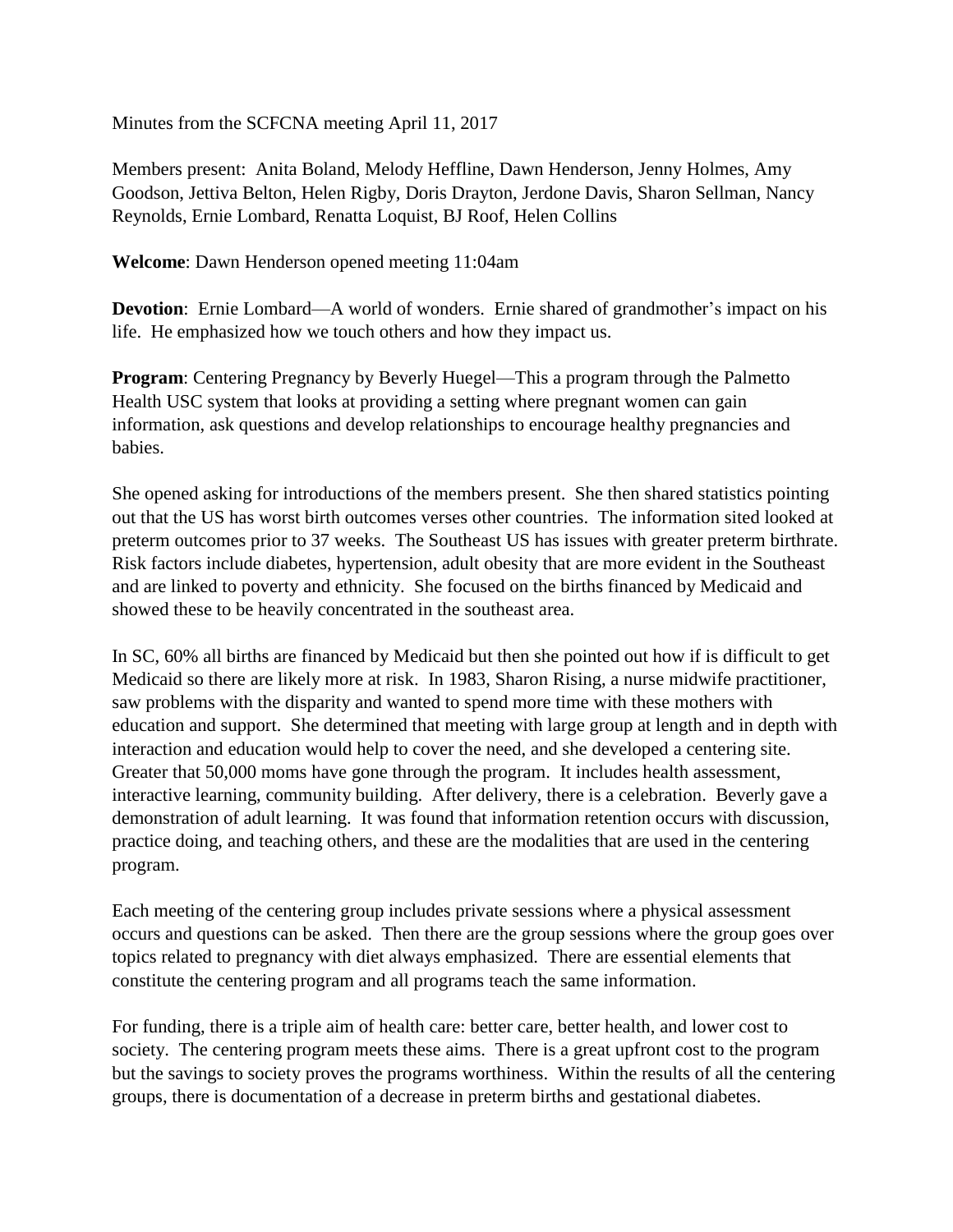**Approval of Minute:** Helen Collins made a motion to approve the minutes of the January 10 meeting as given and Jerdone Davis seconded the motion.

## **Reports:**

**Treasurer's report:** The report is included and shows an ending balance \$13,701.63. No questions were raised.

## **Nominations**:

Secretary: Resignation of the secretary position by Jerdone Davis. Nomination of a secretary: Jenni Holmes volunteered to accept the secretary position. All members present approved the nomination and elected Jenny Holmes secretary.

## **Education Committee**:

**Conference:** Renatta shared that the committee met and comprised of 10 members. The theme for the conference is: Faith and Health partnerships for Healthy Communities. For the preconference, there will be two 2 options. One for those who want to know nuts and bolts, and one for those who are further along in their practice to focus on spiritual care.

The key speaker will be Pastor Dogan. There is a hope that he will be able to draw in the community of pastors to the conference. Other Speakers will present after lunch.

Location will be Northeast Presbyterian Church

**Foundations Course:** Jenny Holmes reported that most of the participants for the conference this year March 2-4 were from low country. The host was First Presbyterian in Spartanburg. Jenny reported that there was a slight sleeping arrangements issue that got taken care of. Plans for next year: The course is scheduled for March 8,9,10 and the space is already reserved at First Presbyterian of Spartanburg. There was some discussion as to if the class would move around to different locations in the state. No final decision made on this. The course this year made a slight profit of \$12,000.

**Communication**: Website updated to include: 1) save the date for Carolinas Health Ministry Partnership conference to be Oct 15, 16, 17 in Kanuga, 2) HMA annual Conference September 11-13 in Kentucky, 3) Westburg on the road in Gwinnet, GA. Jenny shared that the HMA/ANA revision of Standards of Practice are in process.

## **New Business:**

**Networking:** Amy Goodson from Am Med shared there was a state wide AHA new standard for Blood Pressure.